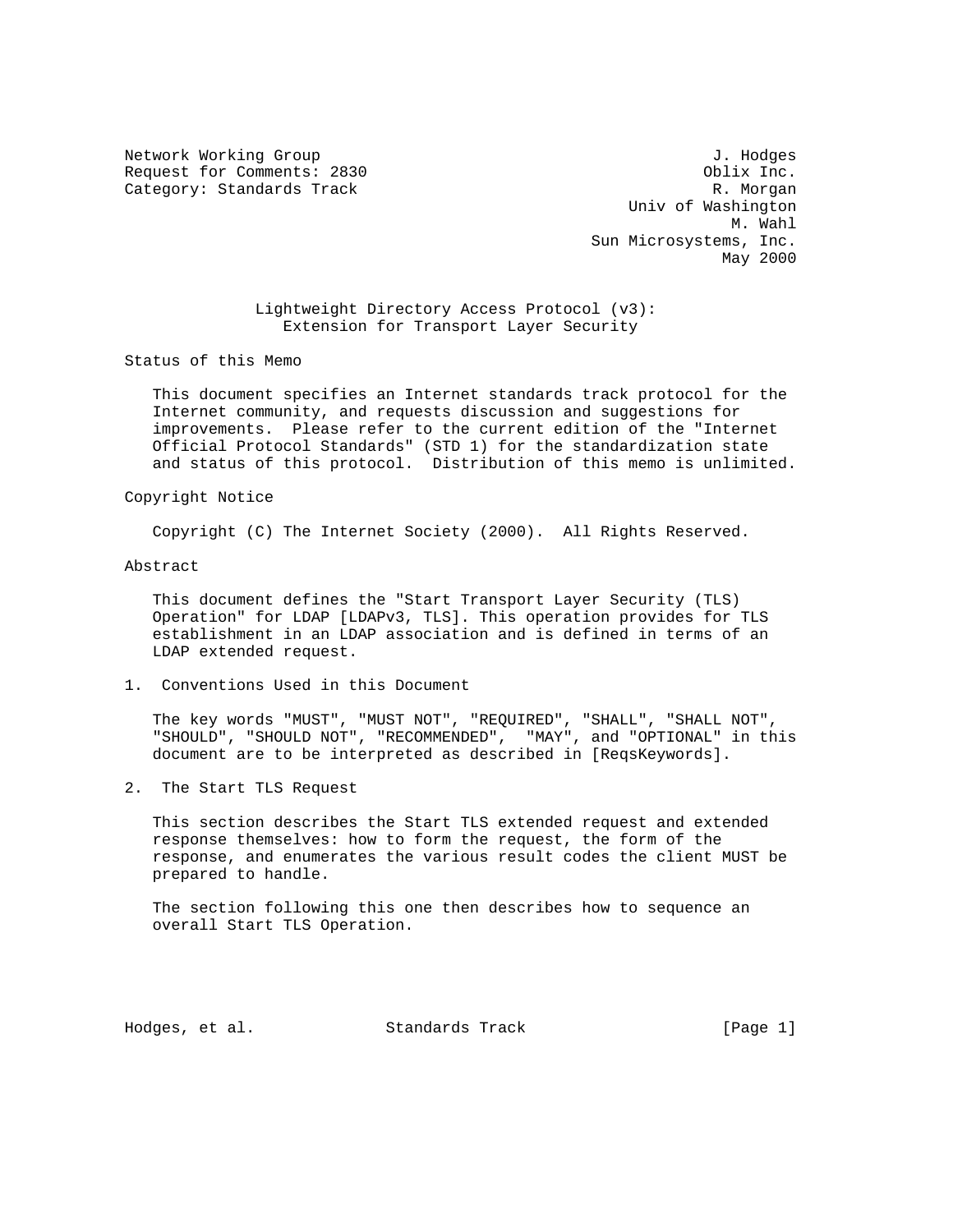# 2.1. Requesting TLS Establishment

 A client may perform a Start TLS operation by transmitting an LDAP PDU containing an ExtendedRequest [LDAPv3] specifying the OID for the Start TLS operation:

1.3.6.1.4.1.1466.20037

An LDAP ExtendedRequest is defined as follows:

| Extended Request ::= [APPLICATION 23] SEQUENCE { |  |              |                                  |  |
|--------------------------------------------------|--|--------------|----------------------------------|--|
| requestName                                      |  | [0] LDAPOID, |                                  |  |
| requestValue                                     |  |              | $[1]$ OCTET STRING OPTIONAL $\}$ |  |

 A Start TLS extended request is formed by setting the requestName field to the OID string given above. The requestValue field is absent. The client MUST NOT send any PDUs on this connection following this request until it receives a Start TLS extended response.

 When a Start TLS extended request is made, the server MUST return an LDAP PDU containing a Start TLS extended response. An LDAP ExtendedResponse is defined as follows:

 ExtendedResponse ::= [APPLICATION 24] SEQUENCE { COMPONENTS OF LDAPResult, responseName [10] LDAPOID OPTIONAL, response [11] OCTET STRING OPTIONAL }

 A Start TLS extended response MUST contain a responseName field which MUST be set to the same string as that in the responseName field present in the Start TLS extended request. The response field is absent. The server MUST set the resultCode field to either success or one of the other values outlined in section 2.3.

## 2.2. "Success" Response

 If the ExtendedResponse contains a resultCode of success, this indicates that the server is willing and able to negotiate TLS. Refer to section 3, below, for details.

2.3. Response other than "success"

 If the ExtendedResponse contains a resultCode other than success, this indicates that the server is unwilling or unable to negotiate TLS.

Hodges, et al. Standards Track [Page 2]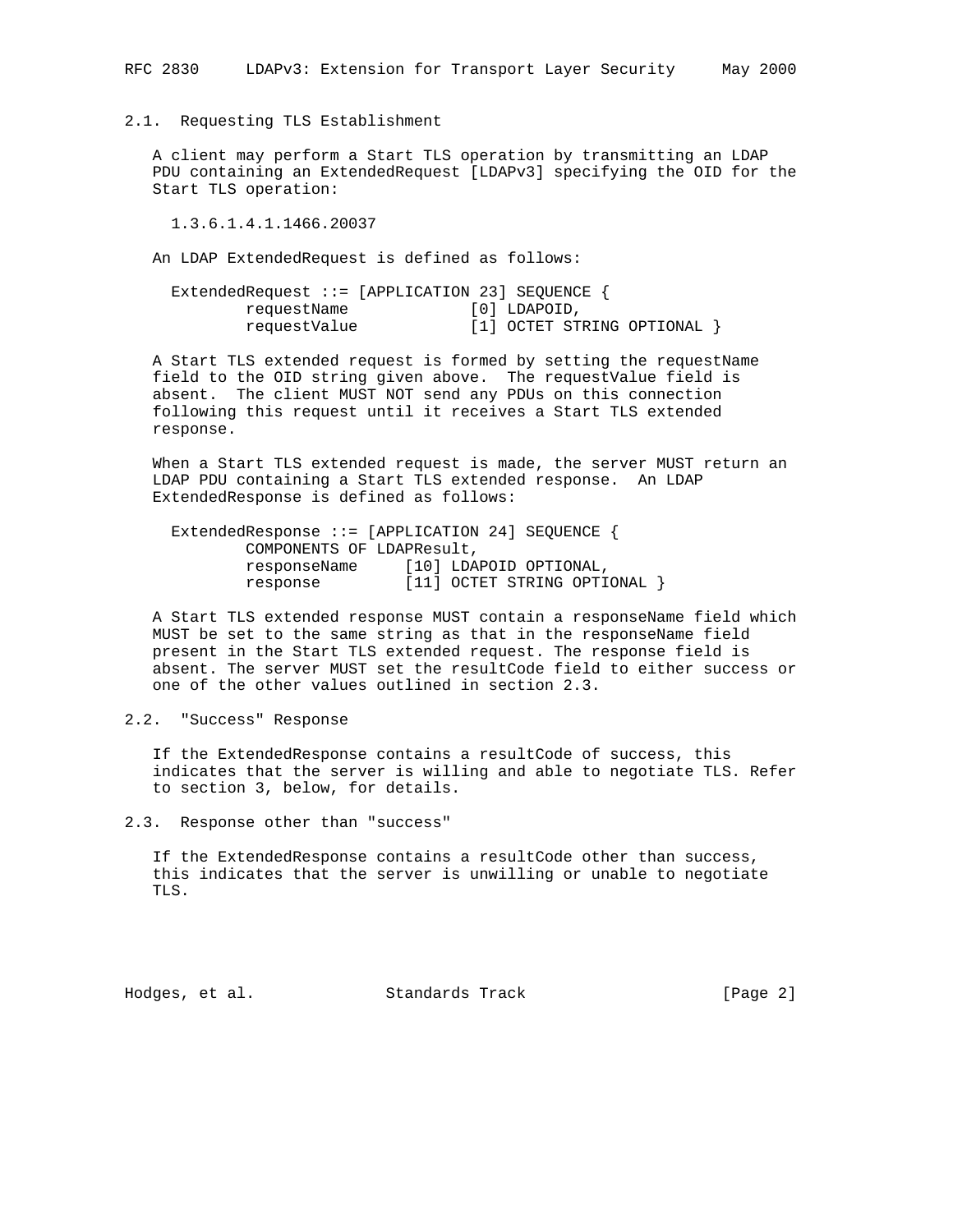If the Start TLS extended request was not successful, the resultCode will be one of:

- operationsError (operations sequencing incorrect; e.g. TLS already established)
- protocolError (TLS not supported or incorrect PDU structure)
- referral (this server doesn't do TLS, try this one)
- unavailable (e.g. some major problem with TLS, or server is shutting down)

 The server MUST return operationsError if the client violates any of the Start TLS extended operation sequencing requirements described in section 3, below.

 If the server does not support TLS (whether by design or by current configuration), it MUST set the resultCode to protocolError (see section 4.1.1 of [LDAPv3]), or to referral. The server MUST include an actual referral value in the LDAP Result if it returns a resultCode of referral. The client's current session is unaffected if the server does not support TLS. The client MAY proceed with any LDAP operation, or it MAY close the connection.

 The server MUST return unavailable if it supports TLS but cannot establish a TLS connection for some reason, e.g. the certificate server not responding, it cannot contact its TLS implementation, or if the server is in process of shutting down. The client MAY retry the StartTLS operation, or it MAY proceed with any other LDAP operation, or it MAY close the connection.

3. Sequencing of the Start TLS Operation

 This section describes the overall procedures clients and servers MUST follow for TLS establishment. These procedures take into consideration various aspects of the overall security of the LDAP association including discovery of resultant security level and assertion of the client's authorization identity.

 Note that the precise effects, on a client's authorization identity, of establishing TLS on an LDAP association are described in detail in section 5.

Hodges, et al. Standards Track [Page 3]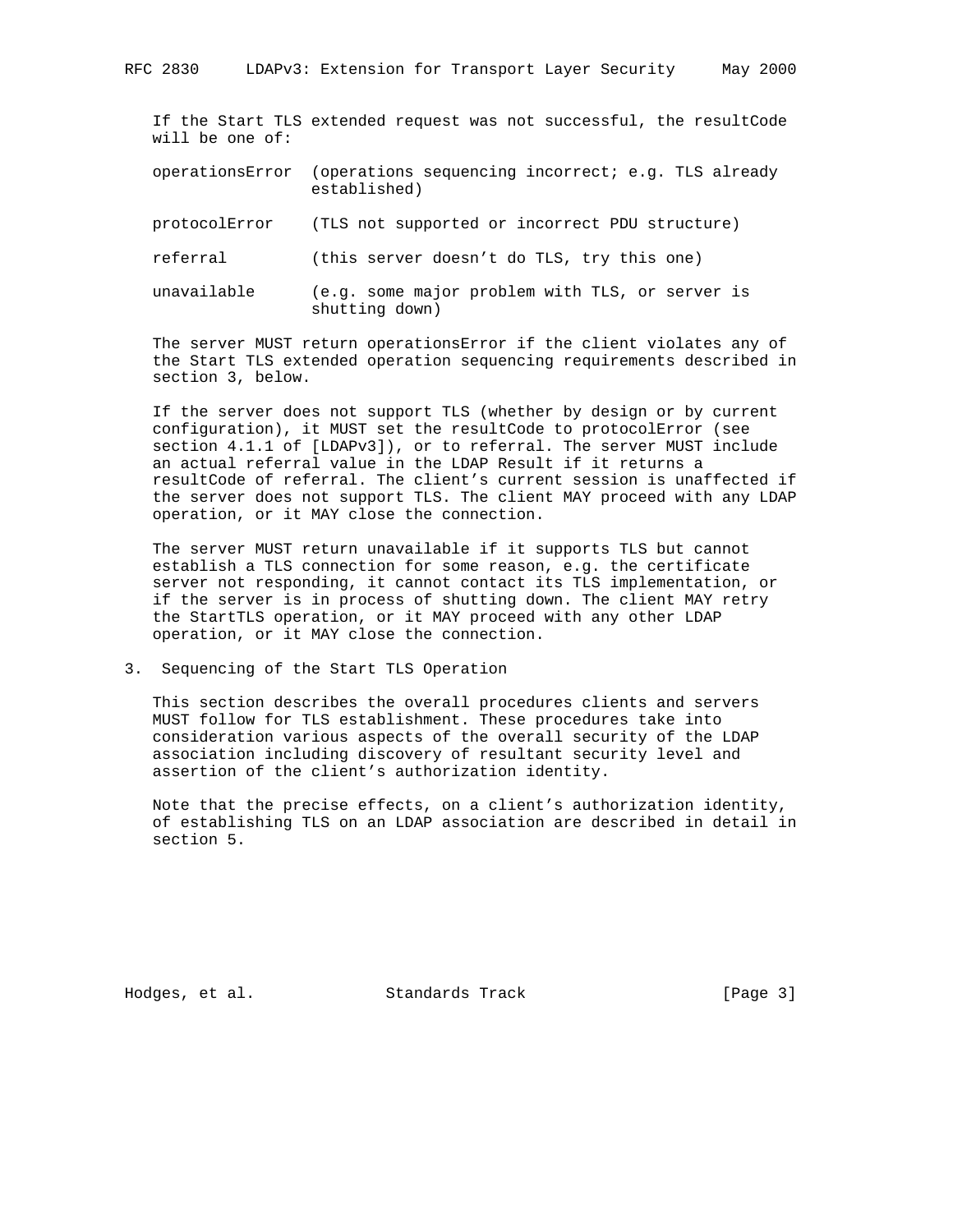#### 3.1. Requesting to Start TLS on an LDAP Association

 The client MAY send the Start TLS extended request at any time after establishing an LDAP association, except that in the following cases the client MUST NOT send a Start TLS extended request:

- if TLS is currently established on the connection, or
- during a multi-stage SASL negotiation, or
- if there are any LDAP operations outstanding on the connection.

 The result of violating any of these requirements is a resultCode of operationsError, as described above in section 2.3.

 The client MAY have already performed a Bind operation when it sends a Start TLS request, or the client might have not yet bound.

 If the client did not establish a TLS connection before sending any other requests, and the server requires the client to establish a TLS connection before performing a particular request, the server MUST reject that request with a confidentialityRequired or strongAuthRequired result. The client MAY send a Start TLS extended request, or it MAY choose to close the connection.

## 3.2. Starting TLS

 The server will return an extended response with the resultCode of success if it is willing and able to negotiate TLS. It will return other resultCodes, documented above, if it is unable.

 In the successful case, the client, which has ceased to transfer LDAP requests on the connection, MUST either begin a TLS negotiation or close the connection. The client will send PDUs in the TLS Record Protocol directly over the underlying transport connection to the server to initiate TLS negotiation [TLS].

## 3.3. TLS Version Negotiation

 Negotiating the version of TLS or SSL to be used is a part of the TLS Handshake Protocol, as documented in [TLS]. Please refer to that document for details.

### 3.4. Discovery of Resultant Security Level

 After a TLS connection is established on an LDAP association, both parties MUST individually decide whether or not to continue based on the privacy level achieved. Ascertaining the TLS connection's privacy level is implementation dependent, and accomplished by communicating with one's respective local TLS implementation.

Hodges, et al. Standards Track [Page 4]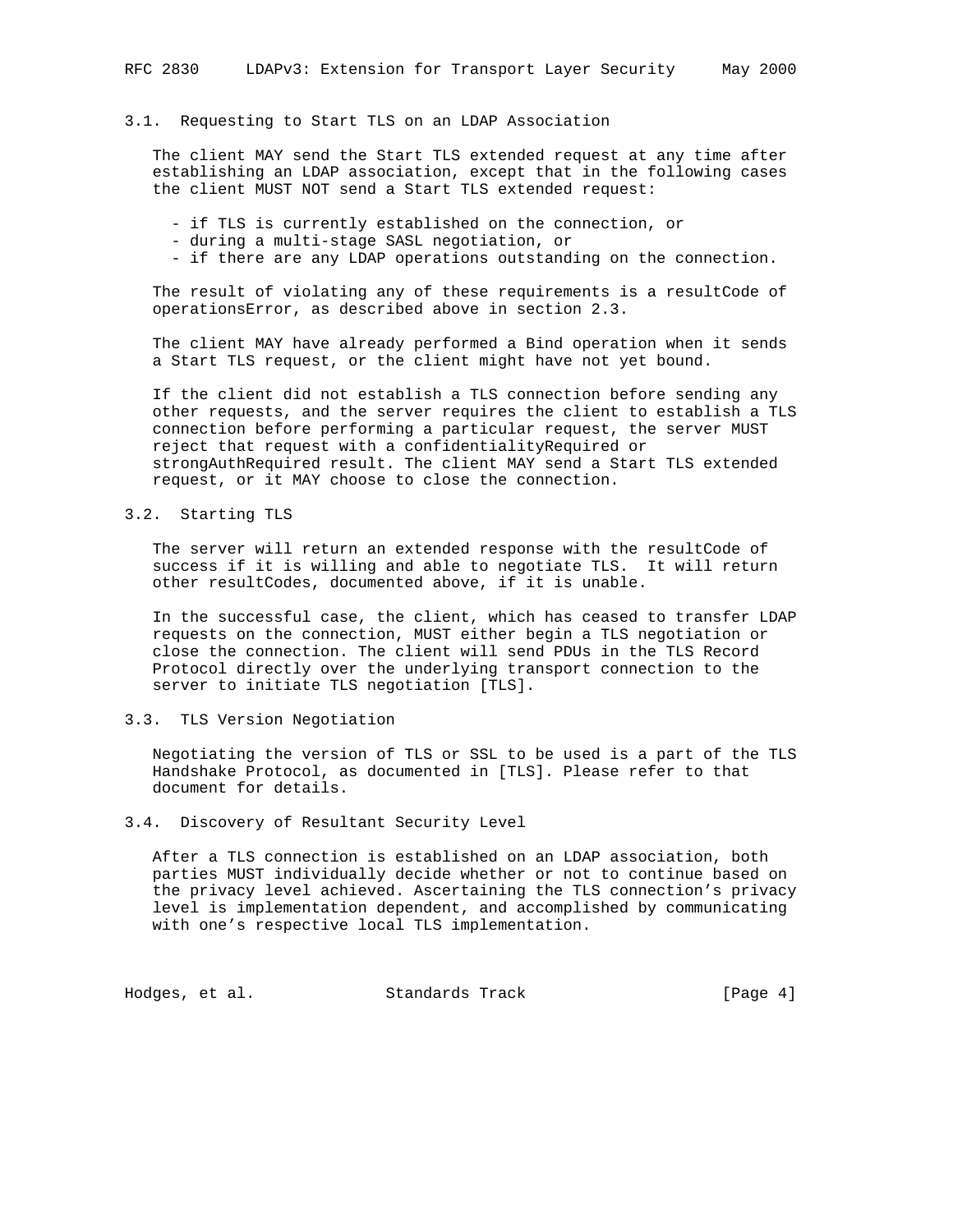If the client or server decides that the level of authentication or privacy is not high enough for it to continue, it SHOULD gracefully close the TLS connection immediately after the TLS negotiation has completed (see sections 4.1 and 5.2, below).

 The client MAY attempt to Start TLS again, or MAY send an unbind request, or send any other LDAP request.

#### 3.5. Assertion of Client's Authorization Identity

 The client MAY, upon receipt of a Start TLS extended response indicating success, assert that a specific authorization identity be utilized in determining the client's authorization status. The client accomplishes this via an LDAP Bind request specifying a SASL mechanism of "EXTERNAL" [SASL]. See section 5.1.2, below.

3.6. Server Identity Check

 The client MUST check its understanding of the server's hostname against the server's identity as presented in the server's Certificate message, in order to prevent man-in-the-middle attacks.

Matching is performed according to these rules:

- The client MUST use the server hostname it used to open the LDAP connection as the value to compare against the server name as expressed in the server's certificate. The client MUST NOT use the server's canonical DNS name or any other derived form of name.
- If a subjectAltName extension of type dNSName is present in the certificate, it SHOULD be used as the source of the server's identity.
- Matching is case-insensitive.
- The "\*" wildcard character is allowed. If present, it applies only to the left-most name component.

 E.g. \*.bar.com would match a.bar.com, b.bar.com, etc. but not bar.com. If more than one identity of a given type is present in the certificate (e.g. more than one dNSName name), a match in any one of the set is considered acceptable.

 If the hostname does not match the dNSName-based identity in the certificate per the above check, user-oriented clients SHOULD either notify the user (clients MAY give the user the opportunity to

Hodges, et al. Standards Track [Page 5]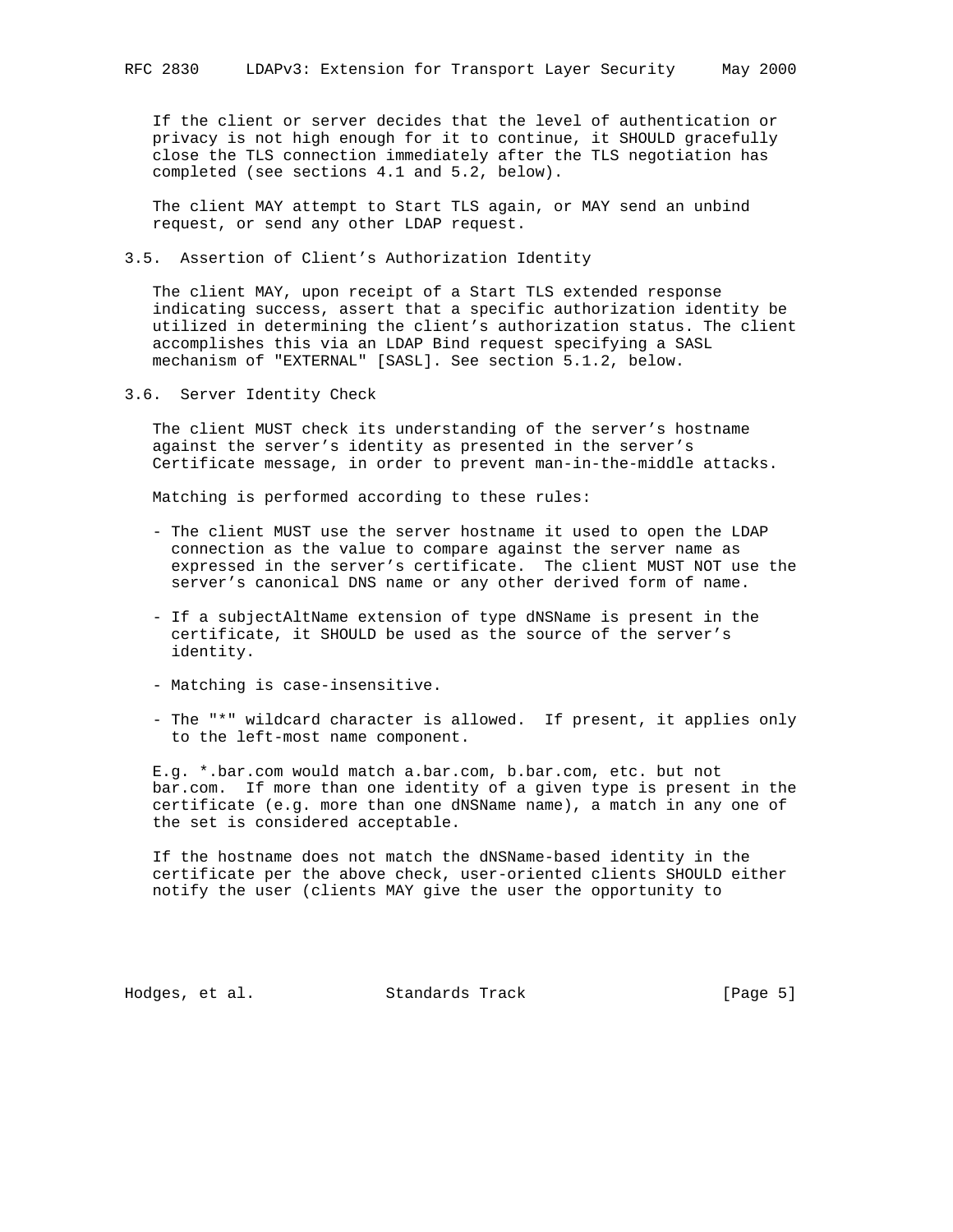continue with the connection in any case) or terminate the connection and indicate that the server's identity is suspect. Automated clients SHOULD close the connection, returning and/or logging an error indicating that the server's identity is suspect.

 Beyond the server identity checks described in this section, clients SHOULD be prepared to do further checking to ensure that the server is authorized to provide the service it is observed to provide. The client MAY need to make use of local policy information.

#### 3.7. Refresh of Server Capabilities Information

 The client MUST refresh any cached server capabilities information (e.g. from the server's root DSE; see section 3.4 of [LDAPv3]) upon TLS session establishment. This is necessary to protect against active-intermediary attacks which may have altered any server capabilities information retrieved prior to TLS establishment. The server MAY advertise different capabilities after TLS establishment.

4. Closing a TLS Connection

### 4.1. Graceful Closure

 Either the client or server MAY terminate the TLS connection on an LDAP association by sending a TLS closure alert. This will leave the LDAP association intact.

 Before closing a TLS connection, the client MUST either wait for any outstanding LDAP operations to complete, or explicitly abandon them [LDAPv3].

 After the initiator of a close has sent a closure alert, it MUST discard any TLS messages until it has received an alert from the other party. It will cease to send TLS Record Protocol PDUs, and following the receipt of the alert, MAY send and receive LDAP PDUs.

 The other party, if it receives a closure alert, MUST immediately transmit a TLS closure alert. It will subsequently cease to send TLS Record Protocol PDUs, and MAY send and receive LDAP PDUs.

### 4.2. Abrupt Closure

 Either the client or server MAY abruptly close the entire LDAP association and any TLS connection established on it by dropping the underlying TCP connection. A server MAY beforehand send the client a Notice of Disconnection [LDAPv3] in this case.

Hodges, et al. Standards Track [Page 6]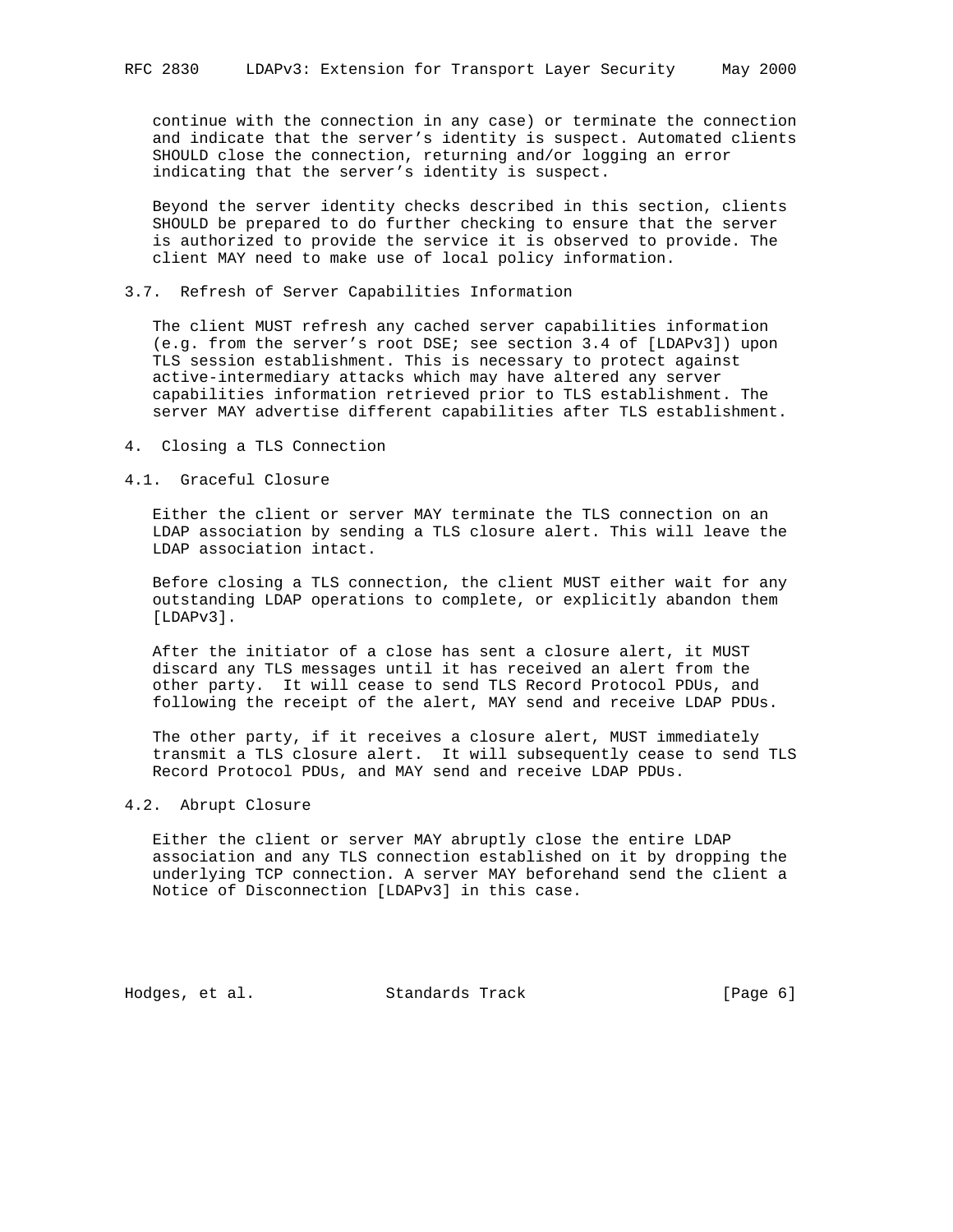5. Effects of TLS on a Client's Authorization Identity

 This section describes the effects on a client's authorization identity brought about by establishing TLS on an LDAP association. The default effects are described first, and next the facilities for client assertion of authorization identity are discussed including error conditions. Lastly, the effects of closing the TLS connection are described.

 Authorization identities and related concepts are defined in [AuthMeth].

- 5.1. TLS Connection Establishment Effects
- 5.1.1. Default Effects

 Upon establishment of the TLS connection onto the LDAP association, any previously established authentication and authorization identities MUST remain in force, including anonymous state. This holds even in the case where the server requests client authentication via TLS -- e.g. requests the client to supply its certificate during TLS negotiation (see [TLS]).

5.1.2. Client Assertion of Authorization Identity

 A client MAY either implicitly request that its LDAP authorization identity be derived from its authenticated TLS credentials or it MAY explicitly provide an authorization identity and assert that it be used in combination with its authenticated TLS credentials. The former is known as an implicit assertion, and the latter as an explicit assertion.

5.1.2.1. Implicit Assertion

 An implicit authorization identity assertion is accomplished after TLS establishment by invoking a Bind request of the SASL form using the "EXTERNAL" mechanism name [SASL, LDAPv3] that SHALL NOT include the optional credentials octet string (found within the SaslCredentials sequence in the Bind Request). The server will derive the client's authorization identity from the authentication identity supplied in the client's TLS credentials (typically a public key certificate) according to local policy. The underlying mechanics of how this is accomplished are implementation specific.

Hodges, et al. Standards Track [Page 7]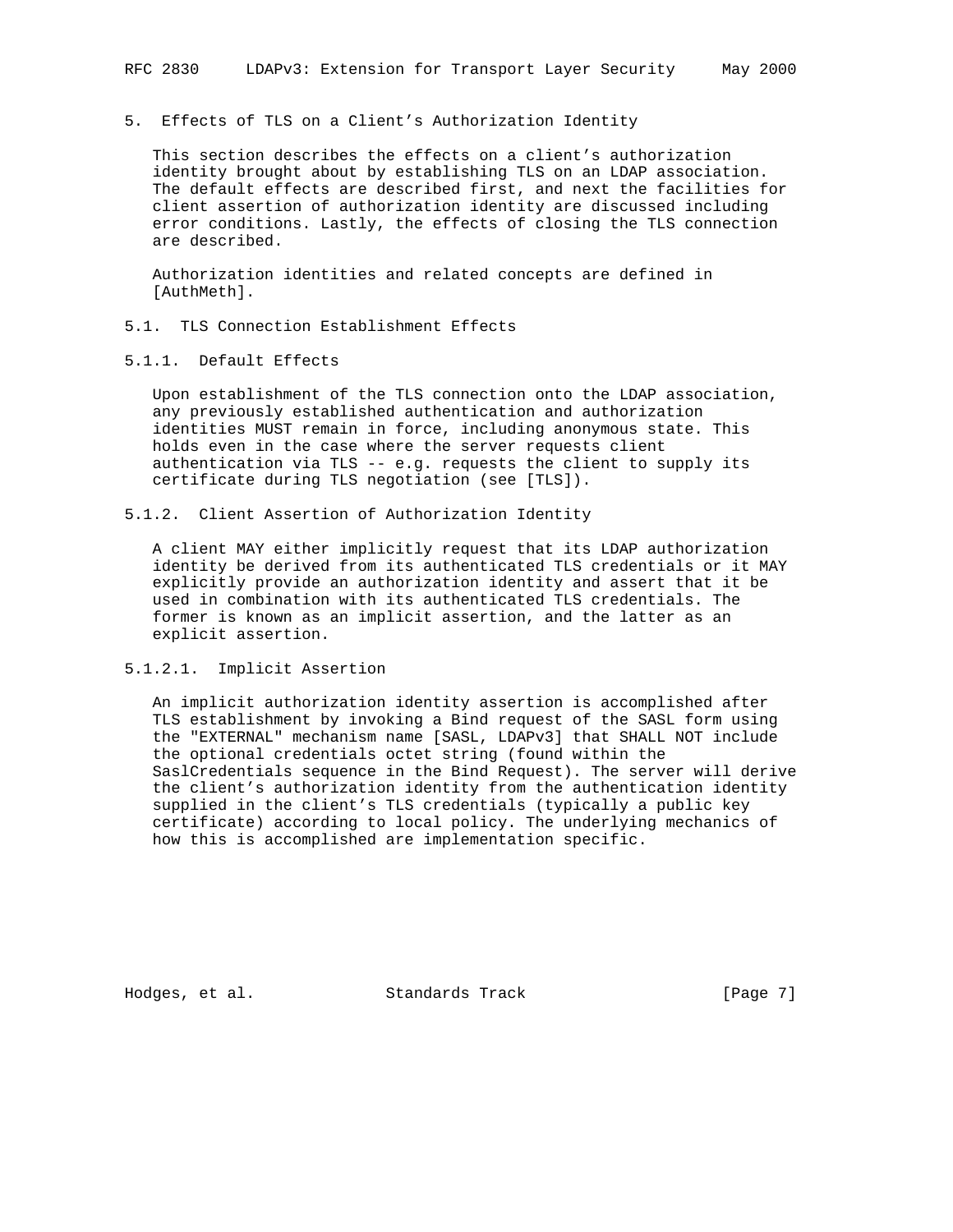# 5.1.2.2. Explicit Assertion

 An explicit authorization identity assertion is accomplished after TLS establishment by invoking a Bind request of the SASL form using the "EXTERNAL" mechanism name [SASL, LDAPv3] that SHALL include the credentials octet string. This string MUST be constructed as documented in section 9 of [AuthMeth].

## 5.1.2.3. Error Conditions

 For either form of assertion, the server MUST verify that the client's authentication identity as supplied in its TLS credentials is permitted to be mapped to the asserted authorization identity. The server MUST reject the Bind operation with an invalidCredentials resultCode in the Bind response if the client is not so authorized.

 Additionally, with either form of assertion, if a TLS session has not been established between the client and server prior to making the SASL EXTERNAL Bind request and there is no other external source of authentication credentials (e.g. IP-level security [IPSEC]), or if, during the process of establishing the TLS session, the server did not request the client's authentication credentials, the SASL EXTERNAL bind MUST fail with a result code of inappropriateAuthentication.

 After the above Bind operation failures, any client authentication and authorization state of the LDAP association is lost, so the LDAP association is in an anonymous state after the failure. TLS connection state is unaffected, though a server MAY end the TLS connection, via a TLS close\_notify message, based on the Bind failure (as it MAY at any time).

### 5.2. TLS Connection Closure Effects

 Closure of the TLS connection MUST cause the LDAP association to move to an anonymous authentication and authorization state regardless of the state established over TLS and regardless of the authentication and authorization state prior to TLS connection establishment.

6. Security Considerations

 The goals of using the TLS protocol with LDAP are to ensure connection confidentiality and integrity, and to optionally provide for authentication. TLS expressly provides these capabilities, as described in [TLS].

Hodges, et al. Standards Track [Page 8]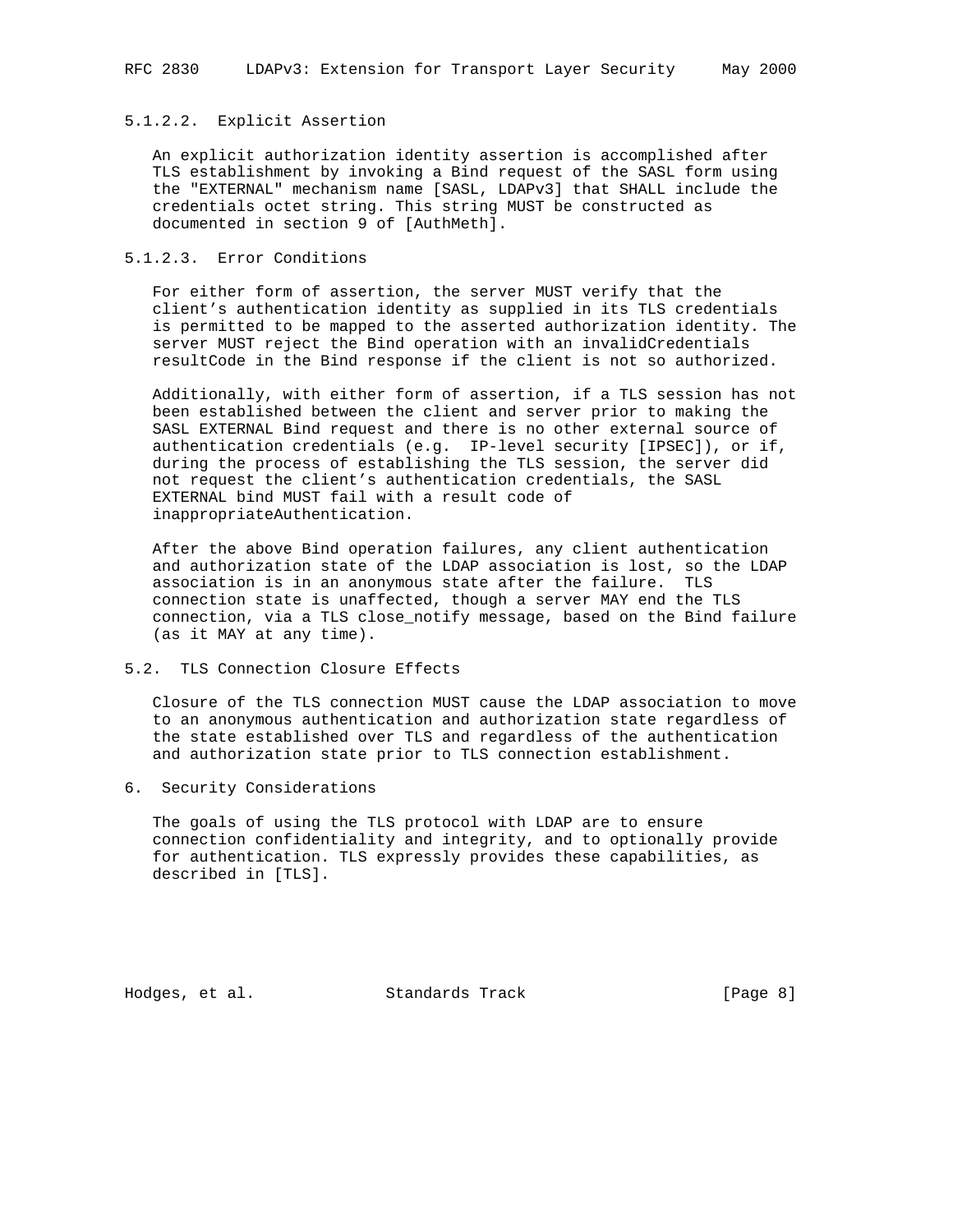All security gained via use of the Start TLS operation is gained by the use of TLS itself. The Start TLS operation, on its own, does not provide any additional security.

 The use of TLS does not provide or ensure for confidentiality and/or non-repudiation of the data housed by an LDAP-based directory server. Nor does it secure the data from inspection by the server administrators. Once established, TLS only provides for and ensures confidentiality and integrity of the operations and data in transit over the LDAP association, and only if the implementations on the client and server support and negotiate it.

 The level of security provided though the use of TLS depends directly on both the quality of the TLS implementation used and the style of usage of that implementation. Additionally, an active-intermediary attacker can remove the Start TLS extended operation from the supportedExtension attribute of the root DSE. Therefore, both parties SHOULD independently ascertain and consent to the security level achieved once TLS is established and before beginning use of the TLS connection. For example, the security level of the TLS connection might have been negotiated down to plaintext.

 Clients SHOULD either warn the user when the security level achieved does not provide confidentiality and/or integrity protection, or be configurable to refuse to proceed without an acceptable level of security.

 Client and server implementors SHOULD take measures to ensure proper protection of credentials and other confidential data where such measures are not otherwise provided by the TLS implementation.

 Server implementors SHOULD allow for server administrators to elect whether and when connection confidentiality and/or integrity is required, as well as elect whether and when client authentication via TLS is required.

7. Acknowledgements

 The authors thank Tim Howes, Paul Hoffman, John Kristian, Shirish Rai, Jonathan Trostle, Harald Alvestrand, and Marcus Leech for their contributions to this document.

Hodges, et al. Standards Track [Page 9]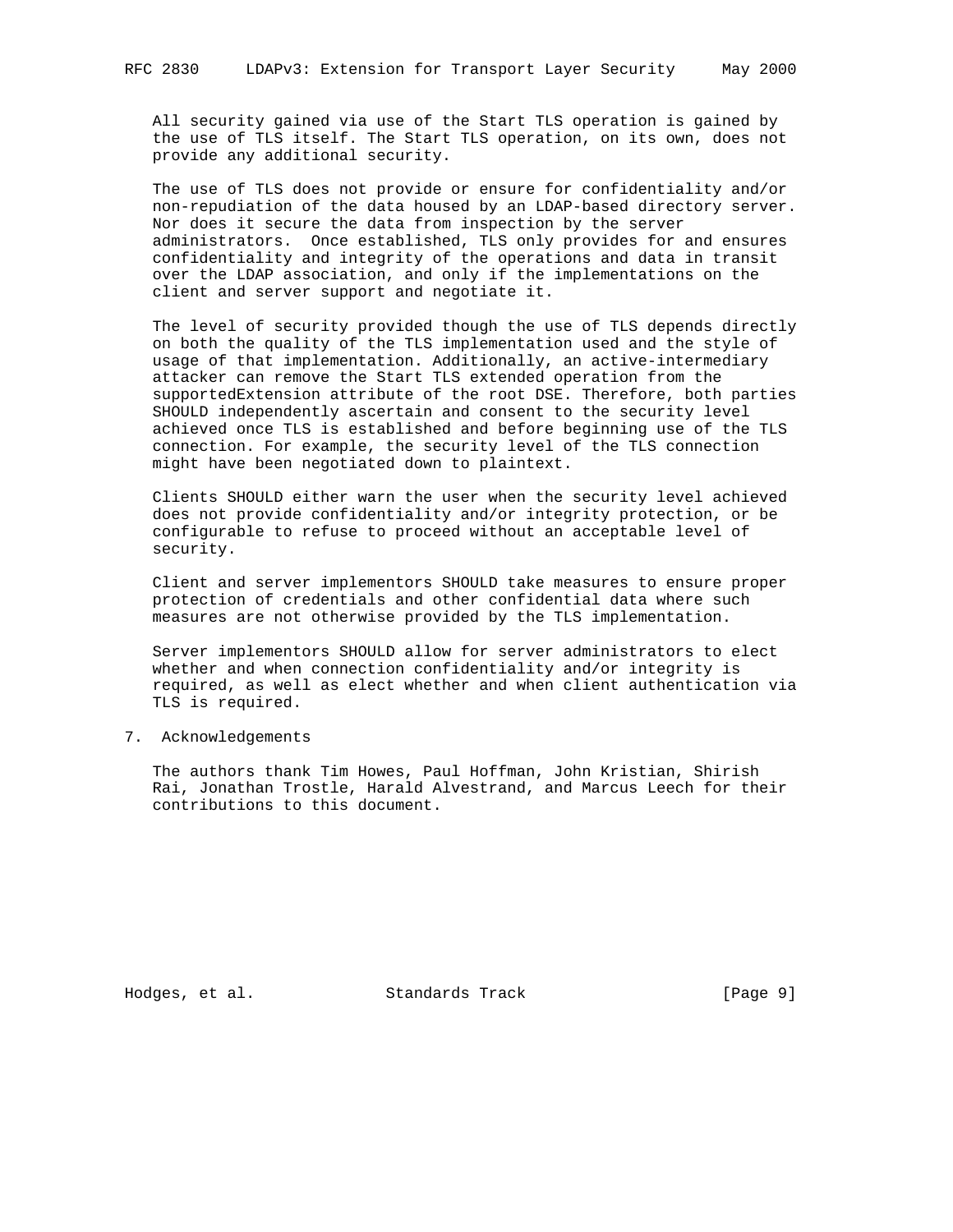- [AuthMeth] Wahl, M., Alvestrand, H., Hodges, J. and R. Morgan, "Authentication Methods for LDAP", RFC 2829, May 2000.
- [IPSEC] Kent, S. and R. Atkinson, "Security Architecture for the Internet Protocol", RFC 2401, November 1998.
- [LDAPv3] Wahl, M., Kille S. and T. Howes, "Lightweight Directory Access Protocol (v3)", RFC 2251, December 1997.
- [ReqsKeywords] Bradner, S., "Key Words for use in RFCs to Indicate Requirement Levels", BCP 14, RFC 2119, March 1997.
- [SASL] Myers, J., "Simple Authentication and Security Layer (SASL)", RFC 2222, October 1997.
- [TLS] Dierks, T. and C. Allen. "The TLS Protocol Version 1.0", RFC 2246, January 1999.
- 9. Authors' Addresses

 Jeff Hodges Oblix, Inc. 18922 Forge Drive Cupertino, CA 95014 USA

 Phone: +1-408-861-6656 EMail: JHodges@oblix.com

 RL "Bob" Morgan Computing and Communications University of Washington Seattle, WA USA

 Phone: +1-206-221-3307 EMail: rlmorgan@washington.edu

 Mark Wahl Sun Microsystems, Inc. 8911 Capital of Texas Hwy #4140 Austin TX 78759 USA

EMail: M.Wahl@innosoft.com

Hodges, et al. Standards Track [Page 10]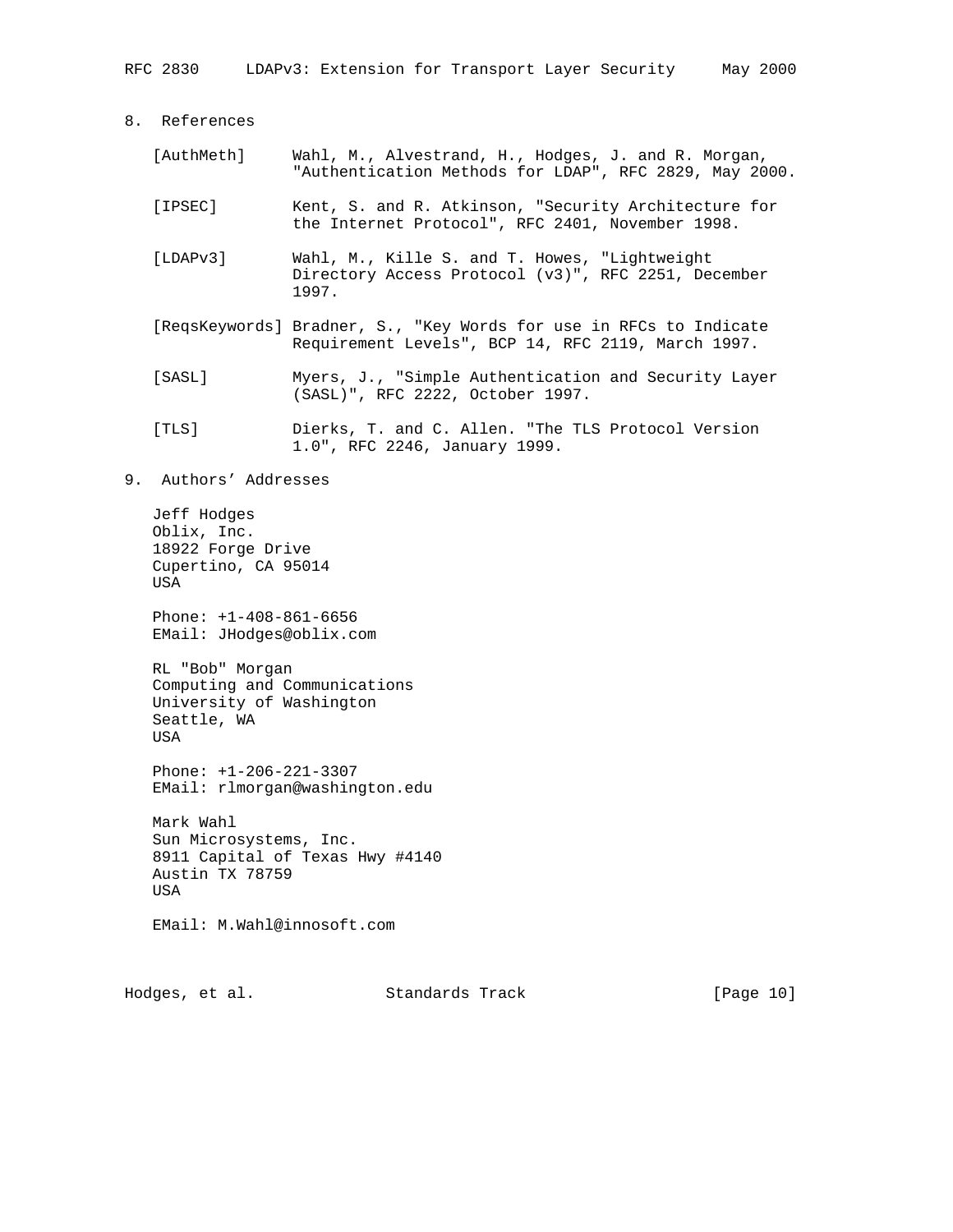# 10. Intellectual Property Rights Notices

 The IETF takes no position regarding the validity or scope of any intellectual property or other rights that might be claimed to pertain to the implementation or use of the technology described in this document or the extent to which any license under such rights might or might not be available; neither does it represent that it has made any effort to identify any such rights. Information on the IETF's procedures with respect to rights in standards-track and standards-related documentation can be found in BCP-11. Copies of claims of rights made available for publication and any assurances of licenses to be made available, or the result of an attempt made to obtain a general license or permission for the use of such proprietary rights by implementors or users of this specification can be obtained from the IETF Secretariat.

 The IETF invites any interested party to bring to its attention any copyrights, patents or patent applications, or other proprietary rights which may cover technology that may be required to practice this standard. Please address the information to the IETF Executive Director.